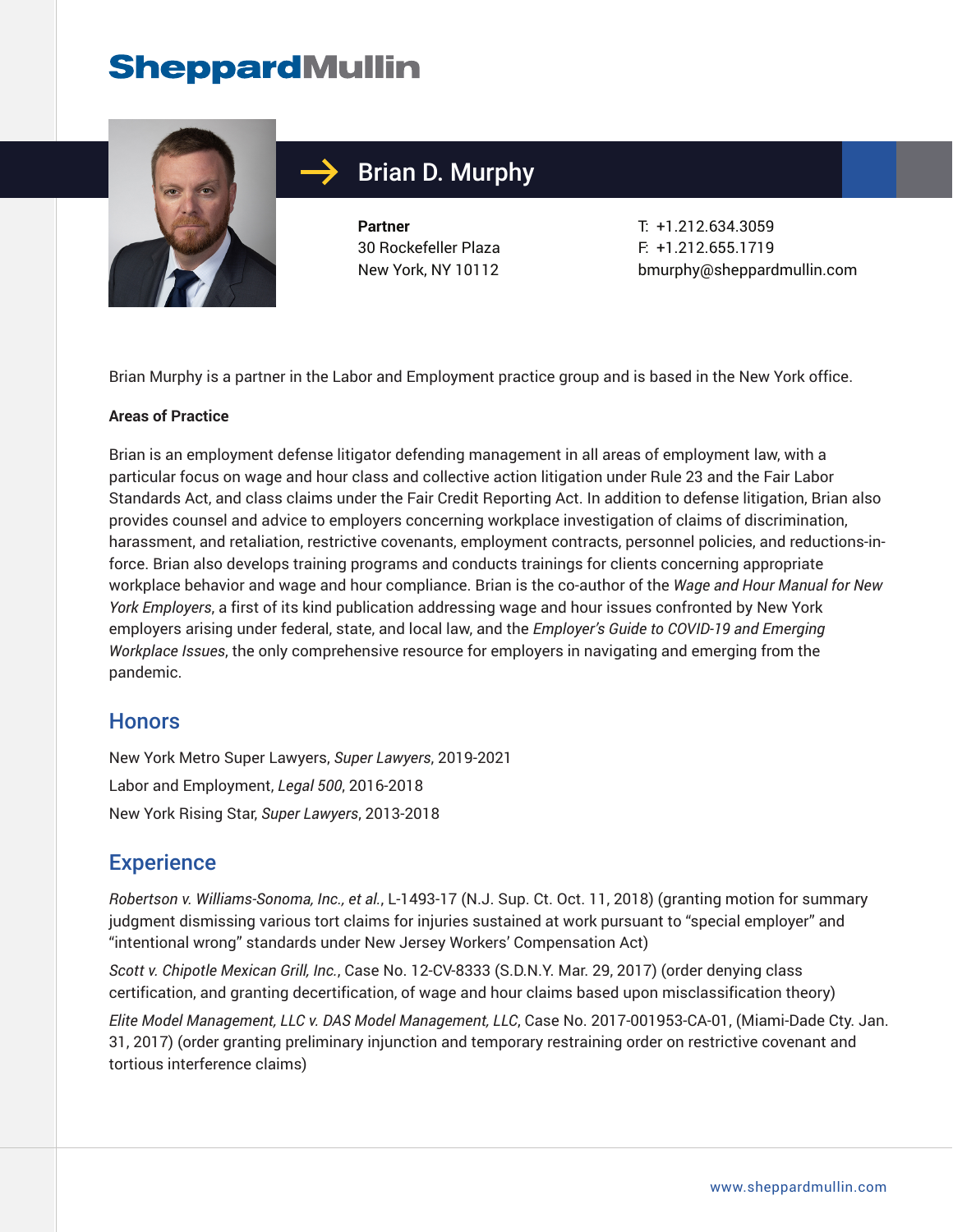*Echavarria v. Williams Sonoma, Inc.*, Case No. 15-6441 (D.N.J. Mar. 16, 2016) (order granting summary judgment and denying class certification of wage and hour claims based upon independent contractor status)

*Twomey v. Quad/Graphics, Inc.*, Case No. 13-CV-1109 (S.D.N.Y. Sept. 28, 2015) (order granting summary judgment to defendants on breach of contract, age discrimination, and national origin discrimination claims)

*Whitt v. Prosper Funding LLC*, No. 15-CV-0136 (S.D.N.Y. July 14, 2015) (granting motion to dismiss and compel arbitration of disability discrimination claim)

*Mann v. Staples, Inc.*, No. A-5188-10T4 (N.J. App. Div. Aug. 1, 2012) (affirming grant of summary judgment dismissing sexual harassment and retaliation claims)

*Nolley v. Swiss Reinsurance America Corp.*, No. 10-CIV-7626 (S.D.N.Y. Mar. 8, 2012) (granting summary judgment dismissing race discrimination and retaliation claims)

*Jaafari v. The Bank of Tokyo-Mitsubishi UFJ, Ltd.*, No. 10-CV-4060 (S.D.N.Y. Sept. 2, 2011) (granting summary judgment dismissing race, sex, religion, national origin, and disability discrimination claims, as well as whistleblowing claims)

*Turowski v. Triarc Companies, Inc.*, No. 09-CV-3979 (S.D.N.Y. Jan. 5, 2011) (granting summary judgment dismissing disability discrimination and failure to accommodate claims)

*Connolly v. The TJX Companies, Inc.*, No. 07-CV-3282 (E.D.N.Y. Dec. 30, 2010) (granting summary judgment dismissing hostile work environment and retaliation claims)

*Mekhitarian v. Deloitte & Touche (ICS), LLC*, No 07-CV-0412 (C.D. Cal. Nov. 3, 2009) (denying class certification of wage and hour claims based upon misclassification theory)

*Dominguez v. Costco Wholesale Corp.*, No. 05-5717 (D.N.J. Mar. 10, 2009) (granting summary judgment on NJ Conscientious Employee Protection Act (whistleblowing) claim)

*Gimello v. Costco Wholesale Corp.*, No. A-1506-07T31506 (N.J. App. Div. Dec. 8, 2008) (affirming grant of summary judgment on NJ Conscientious Employee Protection Act (whistleblowing) claim)

*Perugini v. Stryker Orthopaedics*, No. 05-CV-1289 (D. Conn. Feb. 22, 2007) (granting summary judgment on age discrimination, sexual harassment, and retaliation claims)

*DeLuca v. The Bank of Tokyo-Mitsubishi UFJ, Ltd.*, No. 06-CIV-5474 (S.D.N.Y. Mar. 31, 2008) (granting summary judgment on age and national origin discrimination claims)

### Articles

- New World, New Rules, New Normal: Responding to Workplace COVID-19 Exposure *New York Law Journal*, 10.21.2021
- New World, New Rules, New Normal: Handling Vaccination Accommodation Requests *New York Law Journal*, 10.12.2021
- New World, New Rules, New Normal: Implementing A Mandatory Vaccination Policy *New York Law Journal*, 09.21.2021
- Pay Equity In the Era of COVID and the Black Lives Matter Movement *New York Law Journal*, 10.23.2020
- Workers' Comp Board Clarifies Scope of COVID-19 Compensability *Law.com*, 08.11.2020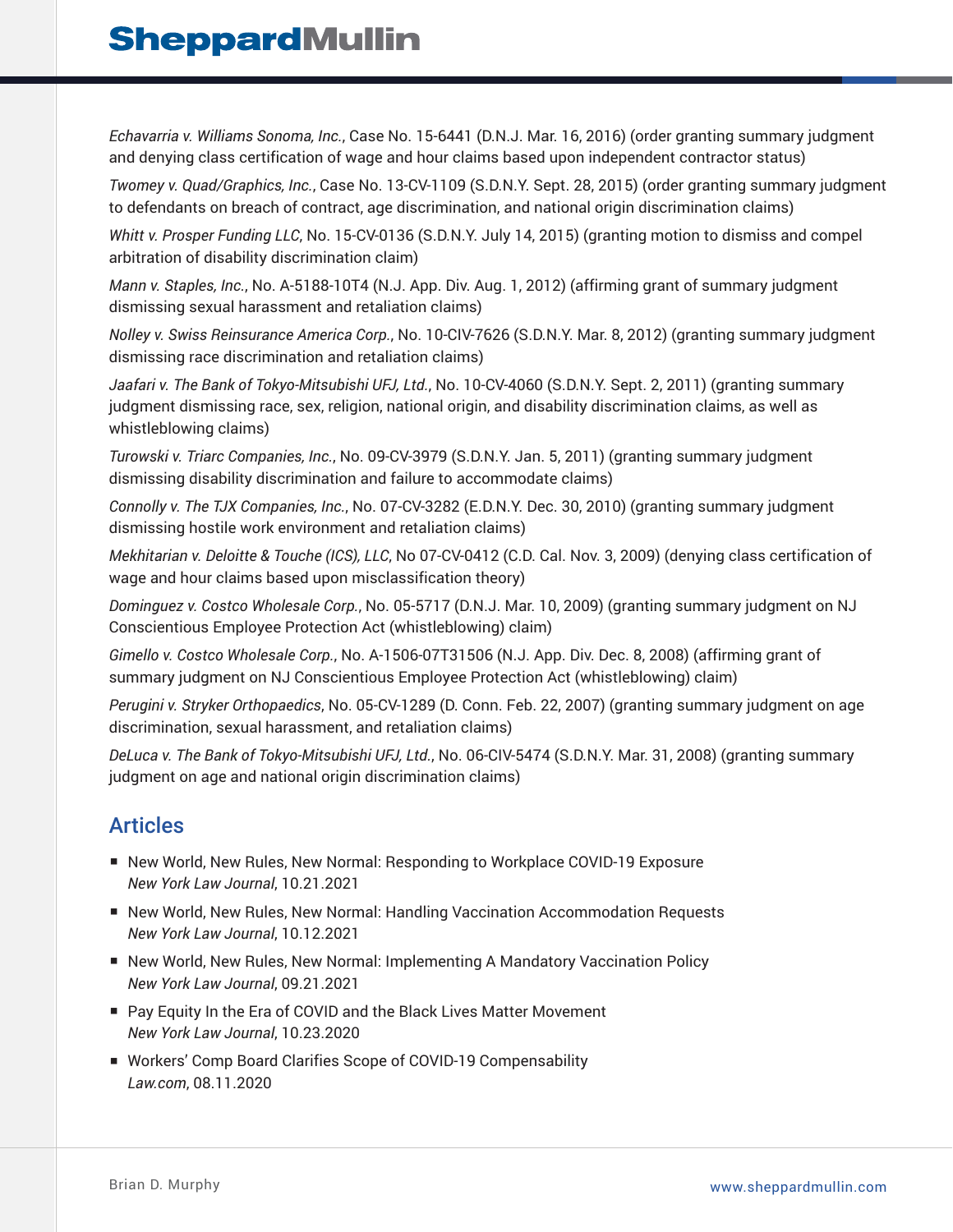- Equal Theories of Liability? Pay Disparity Claims Under the Equal Pay Act and Title VII of the Civil Rights Act *New York Law Journal*, 02.21.2020
- Remediating Risks Revealed in a Pay Equity Audit: Part III *Corporate Counsel*, 04.12.2019
- Pay Equity Audits as a Risk Identification Tool: Part II *Corporate Counsel*, 04.11.2019
- Recognizing and Remediating Gender Pay Equity Issues in the Workplace: Part I *Corporate Counsel*, 04.10.2019
- Emerging Trends In State And Local Equal Pay Efforts *Law360*, 10.22.2018
- Handling Federal, NY State And NYC Background Check Laws *Law360*, 02.20.2018
- Working Hard or Playing Hard? eSports and the Fair Labor Standards Act *New York Law Journal*, 11.21.2017
- Maximizing Confidentiality of Settlements of Individual Claims Under the FLSA *New York Law Journal*, 02.09.2017
- New FLSA Overtime Regulations: Planning for Costs of Compliance *New York Law Journal*, 11.07.2016
- Co-author, "Rethinking The Use of Credit Histories In the Hiring Process," *HRAdvisor*, March/April 2011
- Co-author, "Forever Yours: In 'Ashland-Management'," Confidential Knows No Bounds, *NYLJ*, March 23, 2009
- Co-author, "The Sword and Shield: Protective Orders Guard Against Unwarranted Depositions of Executives," *NYLJ*, October 3, 2008
- Co-author, "The Forgotten Overtime Exemption," *Workforce Management*, May 29, 2008

#### **Labor and Employment Law Blog Posts**

- "New Year, New Rules: New York Employees May Begin Taking Paid Sick Leave January 1, 2021," January 4, 2021
- "New York State Amends WARN Act to Require Additional Notifications," November 30, 2020
- "New York State Releases First Guidance on New Paid Sick Leave Law," October 23, 2020
- "Reminder: Accrual Requirements Under New York State's New Paid Sick Leave Law Effective September 30, 2020," September 30, 2020
- "Independent Contractor v. Employee: DOL Releases Proposed Rule Clarifying Test for Classification of Workers," September 30, 2020
- "New York State Passes Guaranteed Sick Leave for Working New Yorkers Beyond COVID-19," April 7, 2020
- "Southern District of New York Invalidates State Ban on Mandatory Arbitration of Harassment and Discrimination," July 10, 2019
- "United States Department of Labor Issues Final Rule Concerning Minimum Salary Threshold to Qualify for Exemption from Overtime Under the Fair Labor Standards Act," March 8, 2019
- "Sheppard Mullin Secures Major Victory for Chipotle in Nationwide Misclassification Action By Demonstrating Variations Among Proposed Class Members," April 10, 2017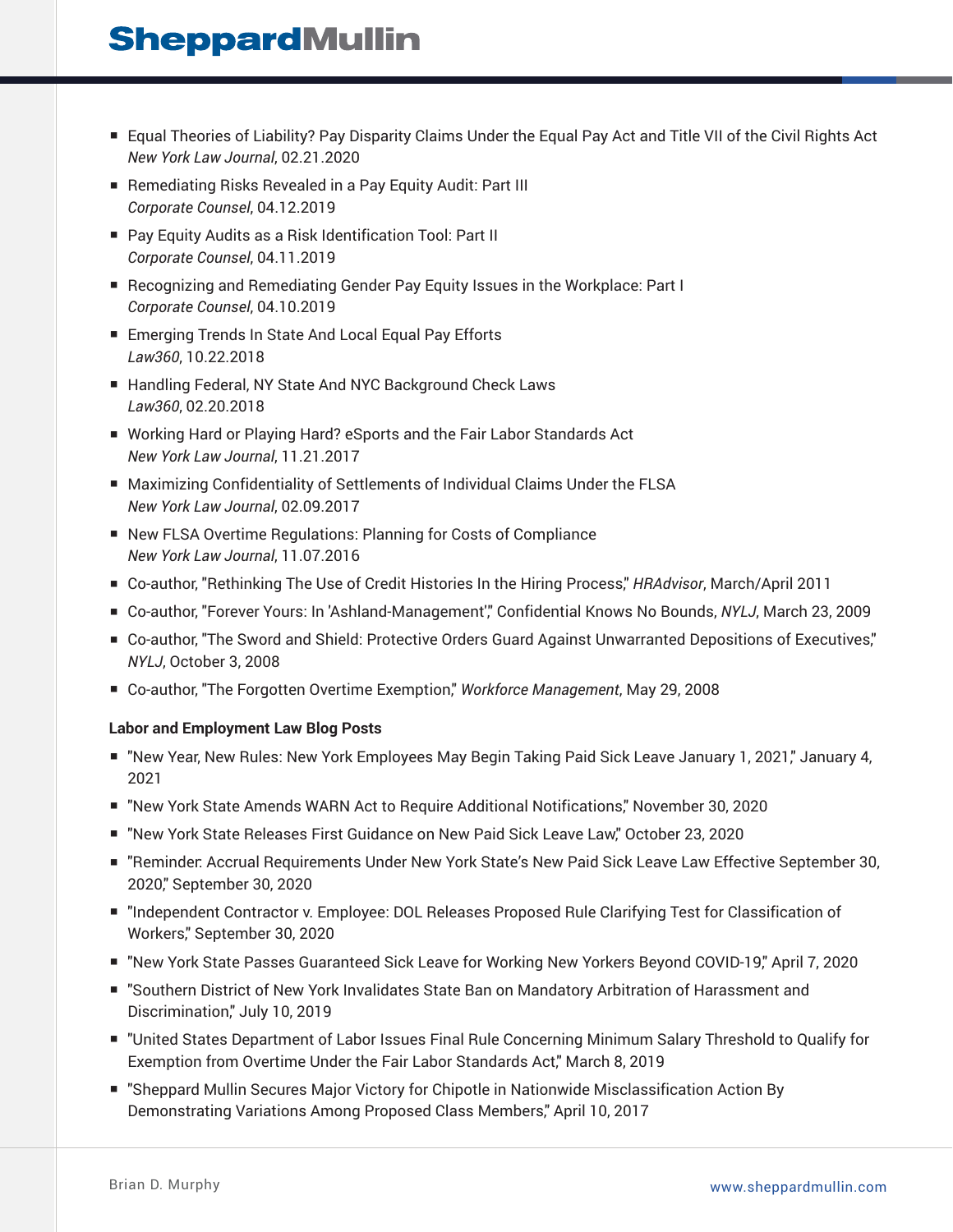- "Second Circuit Imposes Individual Liability on New York Mayoral Candidate for Fair Labor Standards Act Settlement," July 12, 2013
- "Second Circuit Overturns Class Certification Order in Assistant Branch Manager Overtime Case," June 5, 2013

### Books

Employer's Guide To COVID-19 And Emerging Workplace Issues: Year 2 02.2021

Employer's Guide To COVID-19 And Emerging Workplace Issues (Over 690 pages) 04.21.2020

Wage and Hour Manual For New York Employers 07.2019

#### Media Mentions

Litigator of the Week Runners-Up and Shout Outs *The American Lawyer*, 06.03.2022

19 Hiring Traps to Avoid *SHRM*, 10.23.2020

### Speaking Engagements

"Ask the Lawyers: The Coronavirus and Labor Law," NMHC OPTECH Conference & Exposition, November 16-19, 2020

#### **Events**

Labor & Employment Spring Update Webinar, 06.09.2022

Sheppard Mullin's Labor & Employment Law Update - Year In Review Webinar, 11.16.2021

Returning to the Office: *The Legal Requirements and Practical Considerations Employers Must Consider in the "New Normal"* Webinar, 06.30.2021

Sheppard Mullin's Labor & Employment Law Spring Review Webinar, 05.25.2021

Taking a Shot at COVID-19: What Employers Need to Know About Vaccinating their Workforce Webinar, 01.14.2021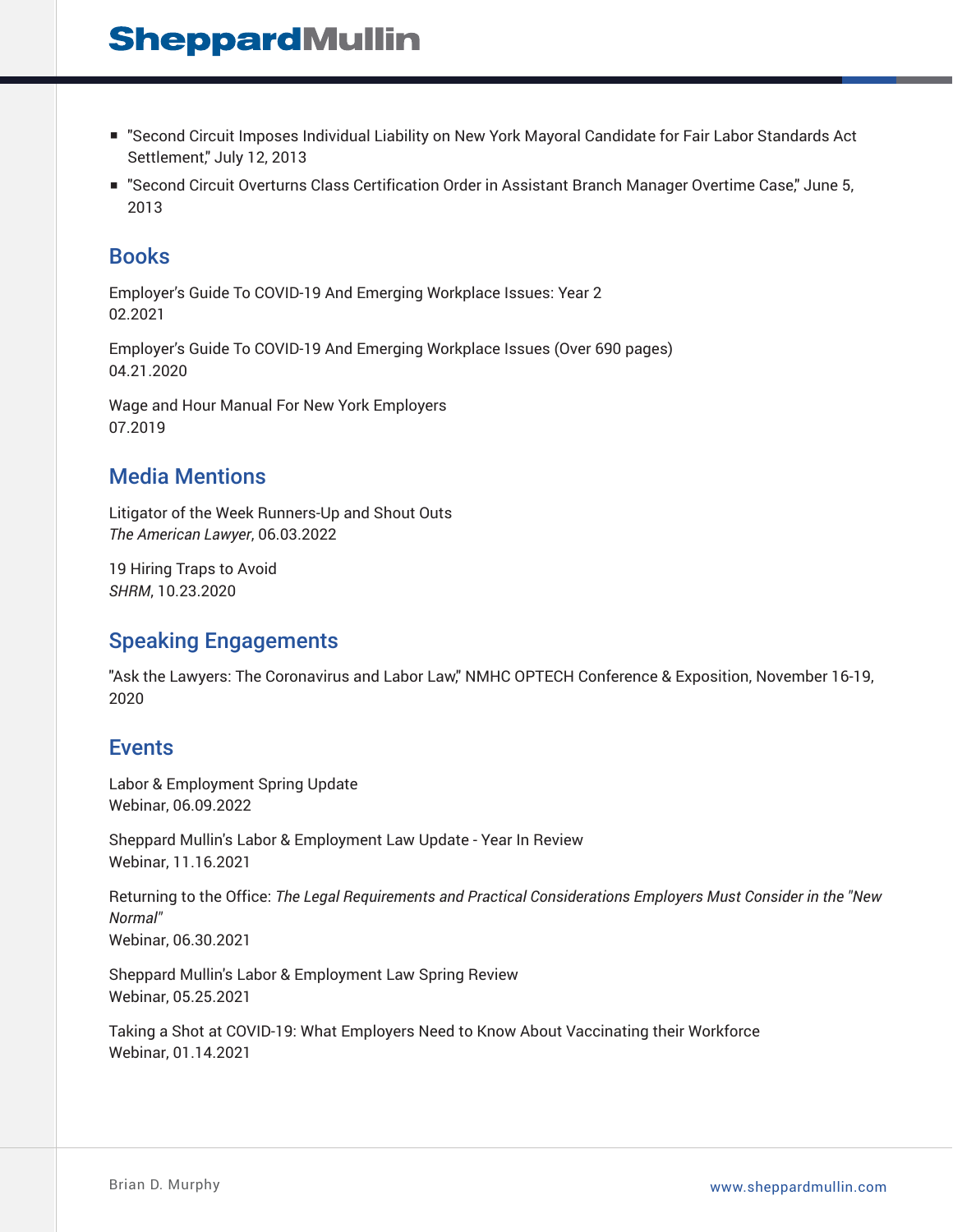Navigating COVID-19 Employment Issues In & Out Of The Office Webinar, 11.19.2020

Sheppard Mullin's Labor & Employment Law Update - Year In Review Webinar, 11.12.2020

Hot Topics in Privacy and Cyber Security in Uncertain Times: A Virtual Resource for In-House Privacy Teams Webinar, 07.15.2020

Getting Back to Business Webinar Series (Part 2) Planning and Best Practices for Employers in a Changed Workplace Webinar, 05.28.2020

Getting Back to Business Webinar Series (Part 1) Planning and Best Practices for Employers in a Changed Workplace Webinar, 05.21.2020

2019 Wage And Hour Laws (NY) Sheppard Mullin Office - 30 Rockefeller Plaza, 09.10.2019

Labor and Employment Law Spring Update - New York Spring 2019 05.22.2019

Labor & Employment Law Update New York 06.07.2018

Labor & Employment Law Update - Year in Review New York Fall 2017 11.15.2017

Sheppard Mullin's Spring 2016 Labor & Employment Law Update 06.22.2016

2014 Labor & Employment Year In Review 11.13.2014

### Podcasts & Webinars

NY Spring Labor & Employment Update 06.09.2022

Sheppard Mullin's Labor & Employment Law Update - Year In Review 11.16.2021

Labor & Employment Spring Update 05.25.2021